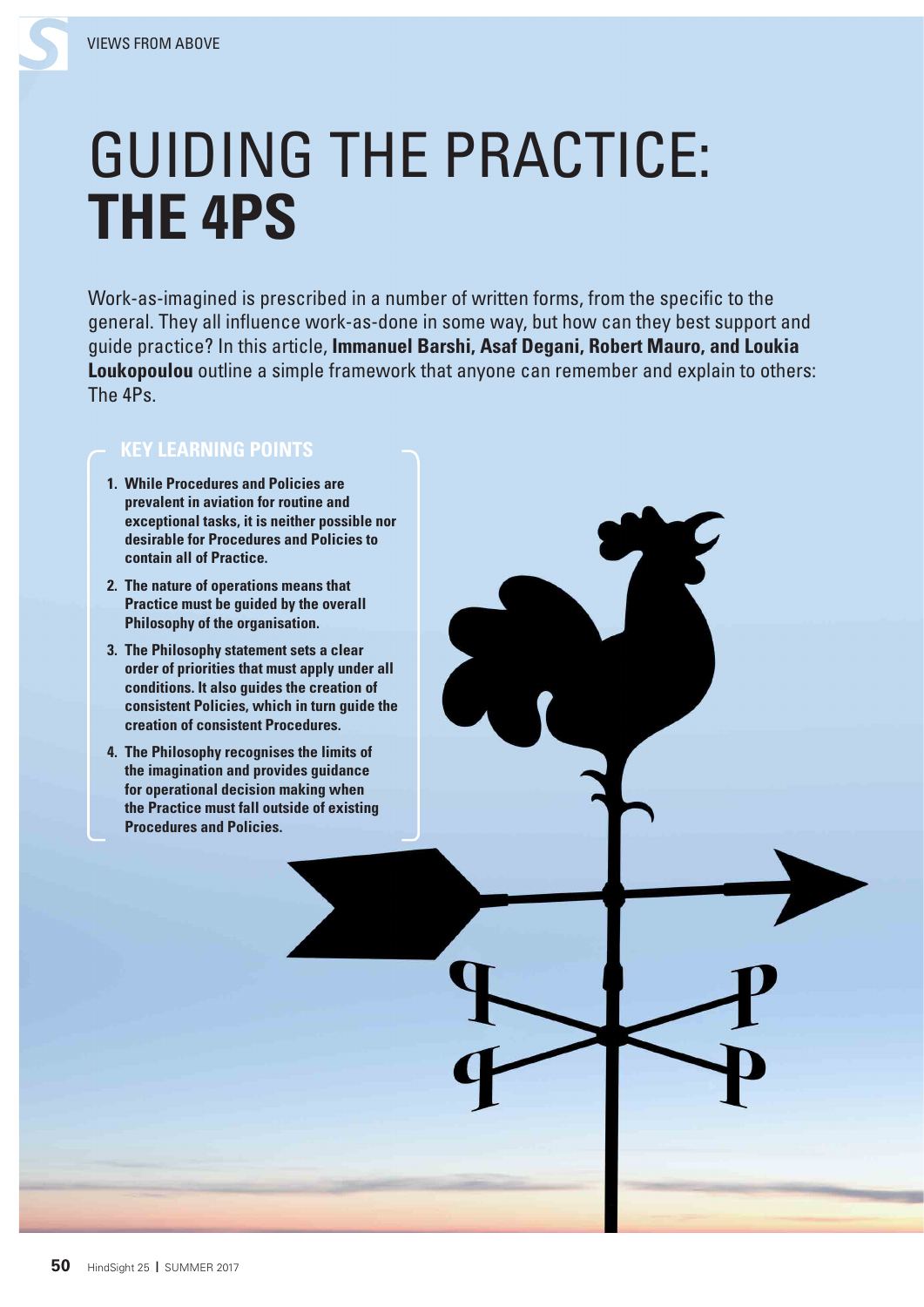Air traffic controllers and pilots appear to live by procedures and policies. There are procedures for how to set up the workstation or cockpit, how to start the engines, and how to vector aircraft. There are policies that may govern how you speak and how you dress and even how to leave your station to use the restroom. Policies and procedures can be very useful. They can organise work, increase effectiveness, efficiency, and safety and even make work more enjoyable (Barshi, Mauro, Degani, & Loukopoulou, 2016). But poorly designed or disorganised policies and procedures can make work dispiriting, difficult, and dangerous. Creating an effective set of procedures requires coordination of the 4Ps: Philosophy, Policy, Procedures, and Practice.

Practice is what happens on the front line. It is the sum total of all the decisions operators make and all the actions they take during operations. For pilots, Practice is what gets recorded in FOQA/FDM (Flight Operations Quality Assurance/Flight Data Monitoring, the aircraft data bus) and ASAP (Aviation Safety Action Program/Partnership, the airline's confidential reporting system) data, and what gets observed during line checks and LOSA (Line Operations Safety Audit). For ATC/ANSP, it is what you see in the tower cab, on the floor in the radar facility; it's what gets recorded in the radar tracks and what's reported in confidential reports. It is work-asdone. It is the reality of the operation.

We can visualise the Practice as the sum

**Figure 1: The Practice** total of activities as in Figure 1. It is often believed that all practices should follow prescribed company Procedures (SOPs). It can be visualised with a circle of Procedures that encompasses all of Practice, as in Figure 2.

impossible to operate without violating some procedures. It may also become impossible to actually know and remember all the procedures that are in books and manuals.

In reality, Procedures can only cover some of the Practice (see Figure 3).

 Furthermore, Procedures do not cover a continuous, coherent area of the Practice, but only some areas of the Practice, and these areas may be disconnected. There isn't just one big procedure, but many separate different procedures. This can be visualised in Figure 4.

**Figure 2: Procedures (yellow circle) contain the whole of Practice.**

## In reality, Procedures can only cover some of the Practice.

As much as some managers and lawyers would like it, it is not possible for Procedures to contain all of Practice. Nor is it wise to try. It is impossible to anticipate or imagine every situation such that a procedure could be written for it. Procedures assume a specific set of fixed conditions, but daily operations are conducted in a dynamic environment. The choice of actions in some situations must be

left to situation-specific judgement. Furthermore, some activities for which procedures could be developed are better left to personal choice or a recommended practice. Over-proceduralising can lead to resentment and to resignation such that when a situation arises for which there is no procedure, people refuse to decide and to act on their own. Over-proceduralisation can also lead to conflicts among procedural requirements and it becomes

**Figure 3: Some of Practice is covered by Procedures (yellow circle).**



**Figure 4: Some Practices are covered by separate and different Procedures (small yellow circles).**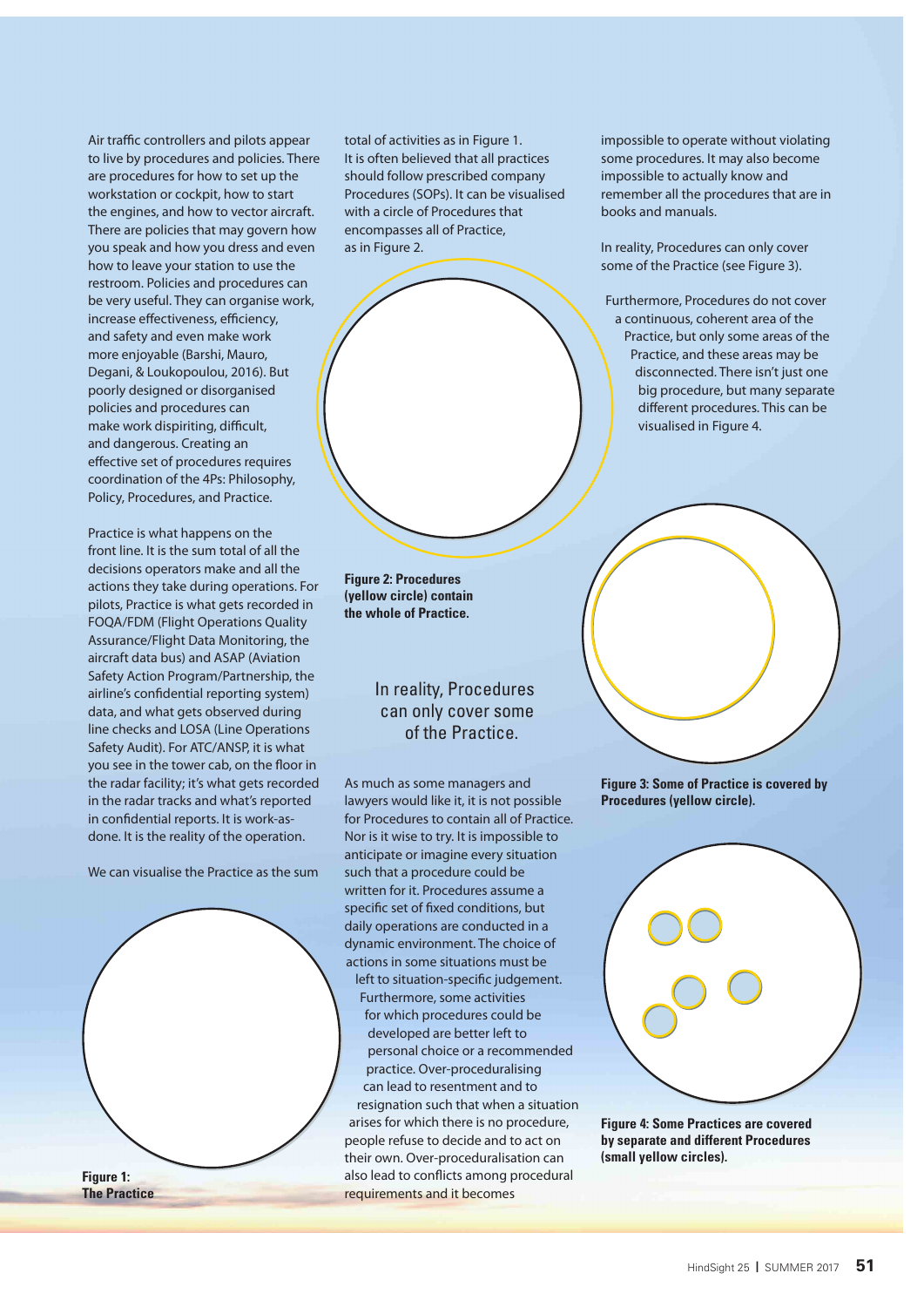Having many separate and different procedures creates two problems: 1) how to ensure consistency across procedures, and 2) how to guide operators in situations when there is no procedure.

To create consistency across procedures and to guide the Practice that falls outside of Procedures, organisations create Policies. While Procedures address specific situations and dictate specific actions, Policies cover a broad range of situations, and provide guidance for decision making and action in those cases in which Practice must fall outside of existing Procedures. For pilots, Policies are also set to guide and limit general behaviours (e.g., a uniform policy), the way procedures should be conducted (e.g., checklists will be called for by the Captain on the ground, and by the Pilot Flying in the air), or the general ways in which equipment should be used (e.g., automation policy).

Some would like to visualise Policy as encompassing all of Practice as in Figure 5.



**Figure 5: Practice as contained by Policy (red circle).**

That too is impossible. There isn't just one over-arching Policy, but several different policies. And again, Policies are fixed and the operation is dynamic, and takes place in an ever-changing environment. Like Procedures, Policies are work-as-imagined. In truth, Policies cover some groups of procedures and some parts of Practice, as can be seen in Figure 6.



**Figure 6: Policies (small red circles) apply to some Procedures and to some areas of the Practice.**

The dynamic, and at times unpredictable, nature of operations may lead operators to find themselves in situations for which no specific Procedure exists and for which no broad Policy applies. In such situations, the Practice must be guided by the overall Philosophy of the organisation.

Within their range, Policies guide the development of Procedures, and they guide the Practice when there are no procedures. But just like procedures, Policies are limited too. They cover separate areas and are different. So we are faced again with the problems of 1) how to make policies consistent, and 2) how to guide the Practice that falls outside of policies. The dynamic, and at times unpredictable, nature of operations may lead operators to find themselves in situations for which no specific Procedure exists and for which no broad Policy applies. In such situations, the Practice must be guided by the overall Philosophy of the organisation. A coherent and comprehensive Philosophy also guides the creation of consistent Policies, which in turn guide the creation of consistent Procedures.

An operational Philosophy is a statement of values. It explicitly articulates the operator's core beliefs. It reduces inconsistency among Policies and provides guidance in situations for which there is no Policy. Furthermore, because at times values might be in conflict (such as safety and on-time performance), the Philosophy statement sets a clear order of priorities that must apply under all conditions (e.g., it's always more important to be safe than to be on time). The Philosophy applies universally; a Policy applies to a particular set of conditions.

Ideally, Practice, Procedure, and Policy are contained within the organisation's Philosophy as can be seen in Figure 7.

**Figure 7: The Philosophy (green circle) contains all of Practice.**